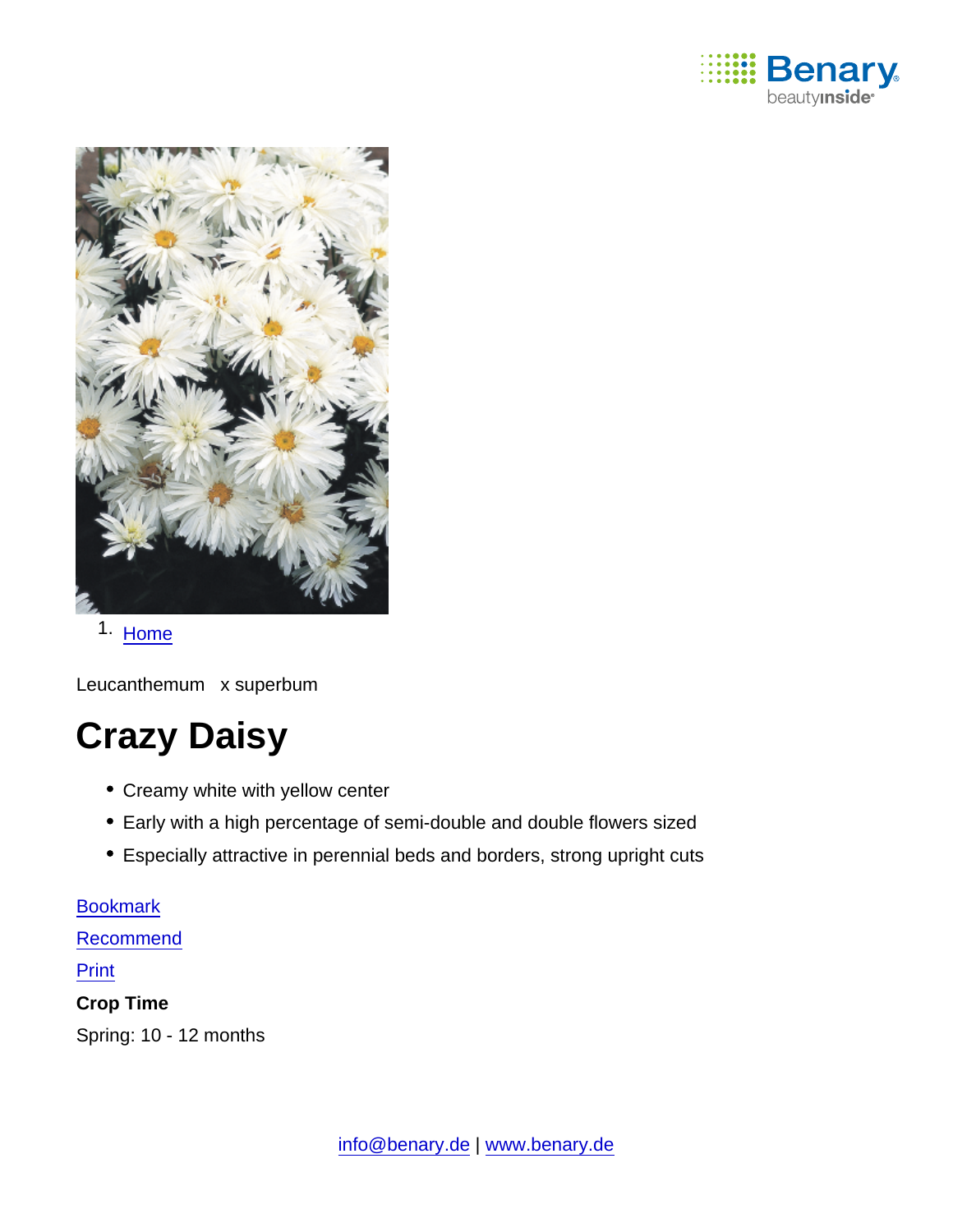

**Height** 

26 ? / 65 cm

Exposure

Sun

Seed Form

Raw Seed

Heat Zone

 $12 - 1$ 

Hardiness Zone

4 - 9

Best Uses Bedding, Cutflower

# Culture guide

#### Usage

Plants for border, pot and container plants, plants attract bees and butterflies, cut flower production, plants for rock garden

# Sow time

January-April for green pots and cut flower production; outdoors June-August for flowering in pots the following year; June-August for cut flower production indoors with wintering

# Sowing method

3-4 seeds per plug, sowing directly into pots is possible

# **Germination**

Germinates in 9-12 days at 65-77 °F (25-25 °C). After sowing, cover seed lightly with vermiculite.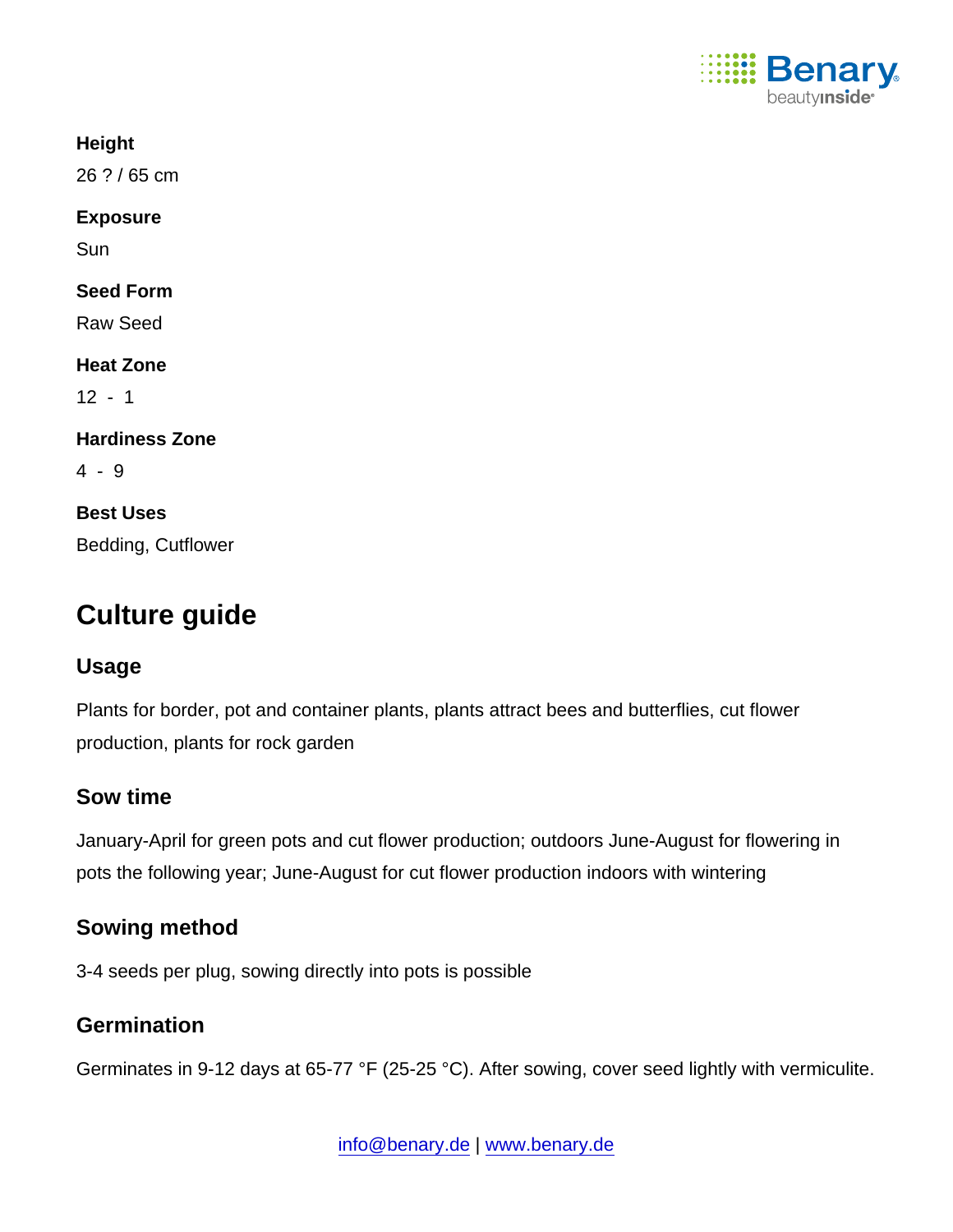

### Growing on

Transplant plugs after 6 weeks. Grow on at 50-55 °F (12-13 °C) in a well-drained humus medium. Vernalization is required for flower initiation in all varieties. After vernalization, begin forcing plants at 60-65 °F (15-18 °C) for 7-8 weeks under long days.

#### Media

Use a well-drained, growing substrate with 15-30 % clay, 0-20 % parts (e.g. perlite, sand), 1,5-3 kg/m<sup>3</sup> complete balanced fertilizer, 0-3 kg/m<sup>3</sup> slow release fertilizer (3-9 months), iron-chelate, micronutrients, pH: 5.8-6.5. Field: loamy sandy to sandy humus soils with good drainage and good nutrition levels. Standard fertilization: 80-100 g/m² of a slow release fertilizer.

### **Temperature**

Grow at 10-18 °C or outdoors. In winter indoors frost free at 3-5 °C or outdoors. Outdoors fleece cover needed. In spring the plants start to grow for 5--10 weeks at 13-18 °C and long day. Temperatures above 20 °C will increase the risk of infection with fungi and make the plant habit worse. Cold temperatures will increase the cultivation time. If cultivated at low light levels, the temperature should be cool for good stem quality. A chilling period (vernalization) for 10-12 weeks is recommended for flower initiation. This will improve uniformity and the quantity of the flowering. Without a chilling period the flowering is very limited.

#### **Fertilization**

Moderate-high fertilization levels are required. Fertilize the crop weekly with 100-150 ppm nitrogen (at 3 kg/m<sup>3</sup> slow release fertilizer in substrate), using a complete balanced fertilizer. Avoid high ammonium and high nitrogen levels. Don't fertilize after mid September. In spring fertilize 100-150 ppm nitrogen of a potassium balanced fertilizer (N: K?O-ratio: 1:1,5). Prevent magnesium deficiency by applying magnesium sulphate (0,05 %) 1-2 times and in case of iron deficiency (above pH 6.0) apply iron-chelate for 1-2 times. Field: If necessary according to analysis, improve the soil with 80-100 g/m<sup>2</sup> of a slow release fertilizer, applied in several portions. Take care of possible iron deficiency and apply iron-chelate for 1-2 times. N min soil